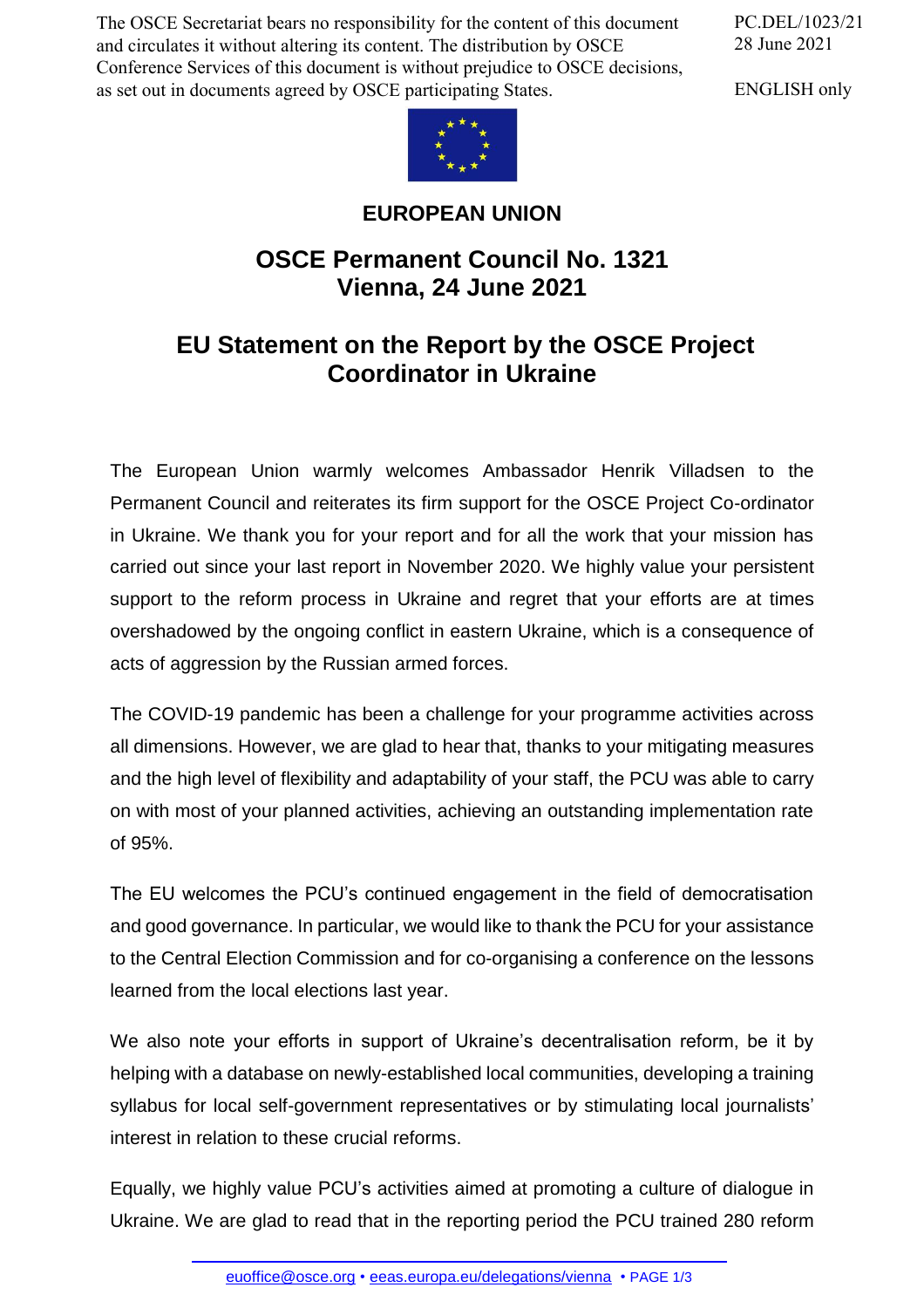managers and civil servants in dialogue skills. Your contribution to the elaboration, within the Ministry of Health, of the Concept of eHealth Development deserves to be highlighted as a very timely initiative.

The EU is pleased to hear about your support to constitutional and judicial reforms, including through trainings on rule of law and human rights. We welcome the PCU's work on access to justice in conflict-affected areas and, in particular, efforts to protect children's rights in court proceedings.

The EU commends the PCU for the development of an action plan on the implementation of its strategy for the promotion of gender equality in the years 2020- 2022. It is essential to operationalise the strategy through concrete deliverables. We are also pleased about the creation within the PCU of the Gender Focal Points Groups and about the important role of gender-related topics in the PCU's outreach and publicity work.

Ambassador Villadsen, we also thank you for the focus in your activities on youth. We fully agree that young people are strategic, creative, and enthusiastic agents of change contributing to a comprehensive security approach and it is important to engage with them.

The EU also notes with satisfaction the promotion by the PCU of the use if the environmentally friendly practices and the incorporation of a sustainable approach to project implementation. We congratulate the PCU "Green Team" on receiving the OSCE Organisational Level Reward for these efforts, which are beneficial not only from the efficacy point of view, but also in terms of PCU's and OSCE's visibility.

It is worrying that eastern Ukraine remains one of the most heavily mined regions in the world. While acknowledging the significant efforts of Ukrainian authorities in this field, we welcome the continued support that the PCU has been providing in this area, including training on mine actions standards and of raising awareness on mine threats.

Countering illicit trafficking in small arms and light weapons is another important endeavour, in particular in the context of the conflict in eastern Ukraine. In this regard, we commend PCU's current efforts and encourage it to further continue its activities with Ukrainian authorities in this highly important area.